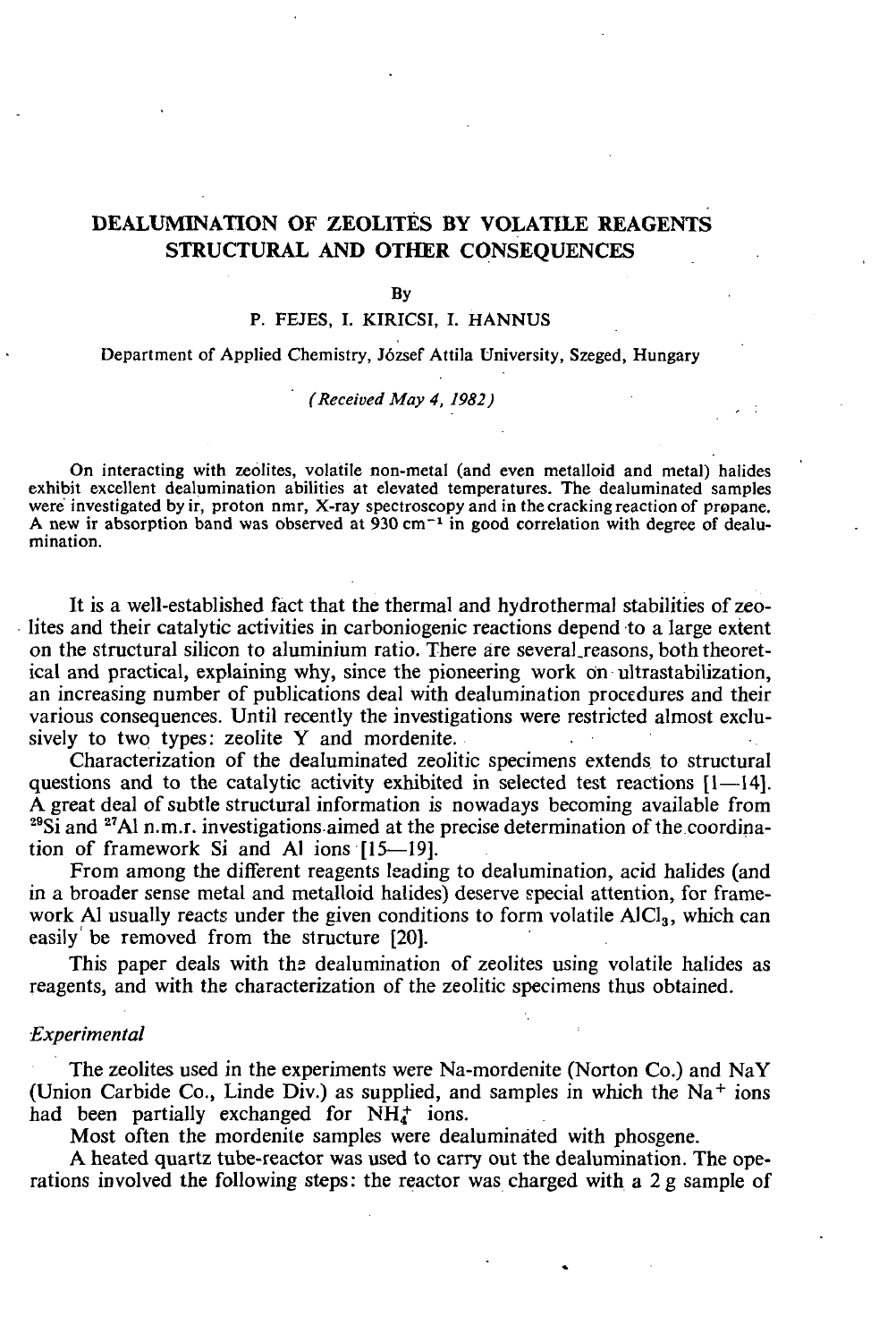the zeolite (particle size 0.4—0.8 mm), which was ignited at 873 K during purging with a slow stream (3.33  $10^{-3}$  cm<sup>3</sup> s<sup>-1</sup>) of dried N<sub>2</sub>; after pretreatment for  $\hat{3}$  hr the temperature was adjusted to the set value, and a stream of phosgene was admixed to the  $N_2$  in order to yield a gas mixture containing 20 vol % phosgene; after completion of the reaction, the (partially dealuminated) sample was heated for a further 1 hr in  $N_2$  at 873 K to eliminate the adsorbed phosgene and AlCl<sub>3</sub>.

The fall-out (consisting mainly of  $AICI_3$  and  $FeCl_3$ ) was collected and analyzed.

The zeolite sample was washed free of  $Cl^-$  ions and dried at 353 K. Its aluminium content was determined by means of the classical coagulation technique. For purposes of analytical comparison a few samples were dealuminated by extraction with cc. **HC1.** The dealumination procedure described by **BEYER [21],** making use of SiCl<sub>4</sub> and leading to the exchange of *framework*  $Al^{3+}$  ions for  $Si^{4+}$  ions, was also applied.

The ir spectra were determined with a Specord 1R—75 spectrometer using the pressed KBr pellet technique (the pellets contained 11 wt % zeolite).

Crystallinity was checked with a Dron-3 X-ray diffractometer, taking the reflections, at  $3^{\circ} < 20 < 34^{\circ}$ .

The catalytic activities of the dealuminated mordenite samples were studied in the cracking reaction of propane, using a recirculatory flow reactor with gc analysis.

## *Results and discussion*

It is a common experience that, irrespective of the specific reactant applied, the degree of dealumination depends sensitively on the reaction temperature (see Fig. 1). At higher temperatures the greater mobility causes an increasing number of framework oxygen ions to interact with the dealuminating reactant (see e.g. **GEUSSE**  [22]). The highest degree of dealumination attained in the case of mordenite was 96% with a crystallinity retention of 81% (as estimated on the basis of the nine most intense X-ray reflections).

Although the picture is far from being definitive, the great number of different reactants applied warrant some generalization. For dealumination to occur it seems a necessary condition that the reactant be able to interact first with the zeolitic



*Fig. 1.* Decrease of the aluminium content of the dealuminated samples as a function of reaction temperature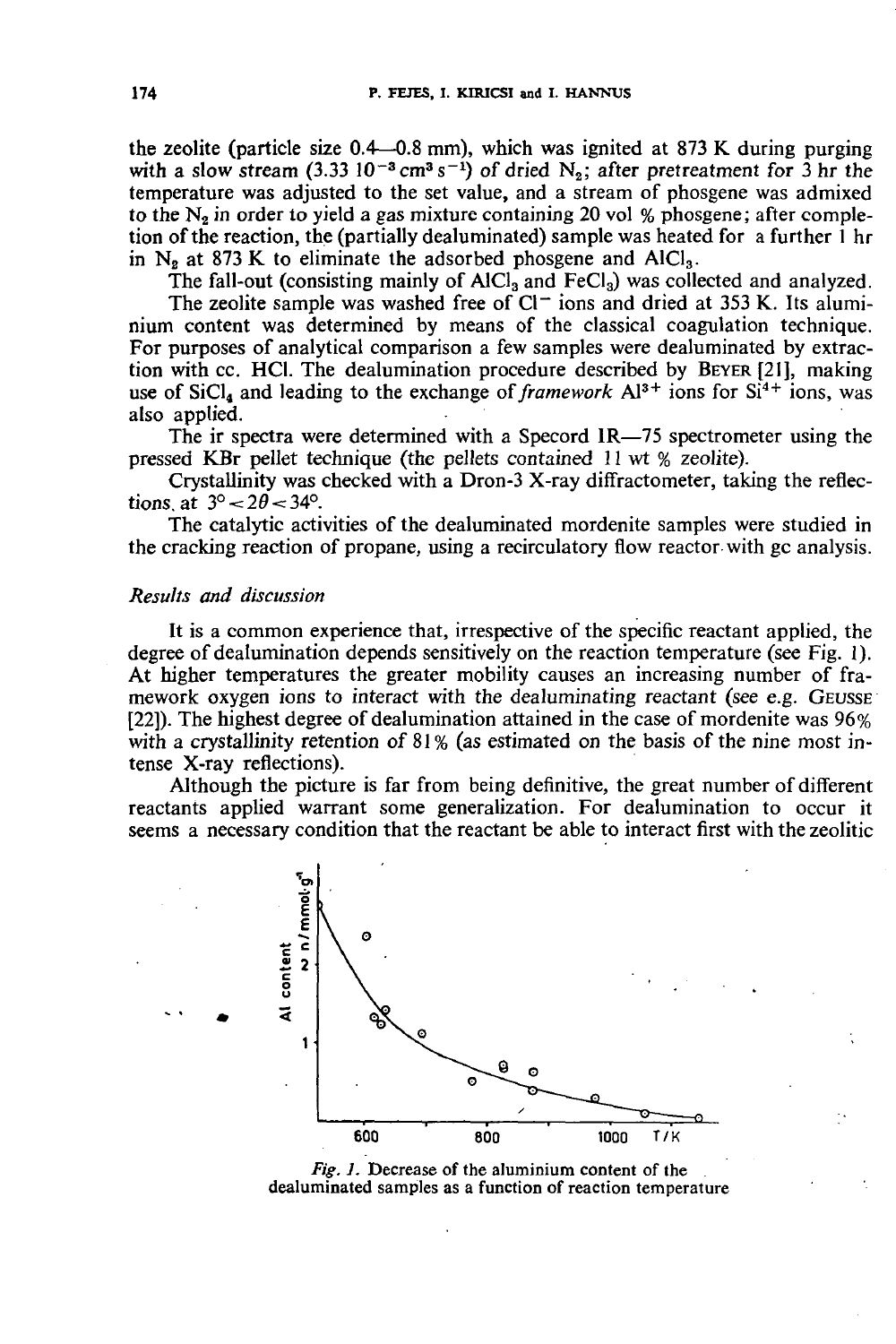exchange ion; subsequently, the rest of the molecule eliminates a framework  $O^{2-}$ ion and at the same time shares the negatively charged constituents of the molecule with the  $Al^{3+}$  ion.

 $SiCl<sub>4</sub>$  can be regarded as an ideal reactant [loc. cit.] because the molecule is best suited *to get chemisorbed* on H-form zeolites at elevated temperatures (sieving effect may occur in the case of very narrow pores) under formation of HCl:

$$
\{\text{AlO}_2^-\}\cdot H^+ + \text{SiCl}_4 \rightarrow \text{HCl}_1 + \{\text{AlO}_2^-\}\cdot \text{SiCl}_3^+;
$$

at still higher temperatures exchange of framework cations takes place and AlCl<sub>3</sub> will be set free:

$$
\{\text{AlO}_2^-\}\cdot \text{SiCl}_3^+ \rightarrow \text{AlCl}_3^+ + \{\text{SiO}_2\}
$$

Phosgene reacts similarly showing all the mechanistic details mentioned above : *chemisorption* under release of HCl:

$$
{\rm (AlO_2^-)H^+ + COCl_2 \rightarrow HCl_1 + {AlO_2^-} \cdot COCl^+}
$$

*elimination of framework*  $O<sup>2</sup>$  *ion: ion*:  $\frac{1}{2}$ 

$$
{\rm AD_2}^{\scriptscriptstyle{\bullet}}\}\cdot{\rm COCl^+}\rightarrow{\rm CO_2}^{\scriptscriptstyle{\bullet}}+{\rm AIOCl}+{\{\ldots\}}\ ,
$$

(where the symbol {...} designates a so called empty nest). AlOCl reacts with another phosgene molecule fast forming  $AICI<sub>3</sub>$  and  $CO<sub>2</sub>$ .

If the reactant undergoes thermal dissociation at the temperature used for dealumination, the dissociation products are also able to effect, a similar reaction [20]. (Nevertheless, it is not yet clear whether the success is due to a small amount of reformed reactant.)

As far as the dealuminated zeolite itself is concerned, the following information has become available.

When the A1 content of a Na-mordenite sample was reduced from the original 2.8 to 1.5 mmol Al<sup>3+</sup> by dealumination, the sample hydrated and later evacuated at 673 K contained 1.92 protons/nest, as established; by proton n.m.r. investigations. This is merely half of the value to be expected on the basis of the mechanism put forward by BARRER for the extraction of Al<sup>3+</sup> ions from mordenite with cc. HCl [25]. The dehydroxylation of the hydrated nests probably begins at or below 673 K and the low value found might be caused by this effect.

The crystallinity of (partially) dealuminated zeolite samples' (determined as indicated earlier) was at least 90%. Only in a very few cases could crystallographic degradation be observed to reduce the crystallinity below 90%. In Fig. 2 the X-ray diffraction patterns of a few dealuminated samples are shown in the form of simplified line drawings. It is readily observed that dealumination brings about an unambiguous change in the diffraction patterns of the [200] and [202] faces : thé intensity decreases in the former and increases in the latter case. Al<sup>3+</sup> ions in the 1 and 2 positions in the mordenite framework are removed easily [1, 23], and therefore it may be conjectured that the changes in the X-ray patterns are caused primarily by removal of Al<sup>3+</sup> ions from the 2 positions (apr. 25% of the total), followed by dissolution from the 1 positions. (This assumption must be. proved by investigating the occupancy factor of the lattice).

Table **I** contains useful information on the framework vibrations, of dealuminated zeolites. Dealumination with either phosgene or HC1 brings about' a shift to higher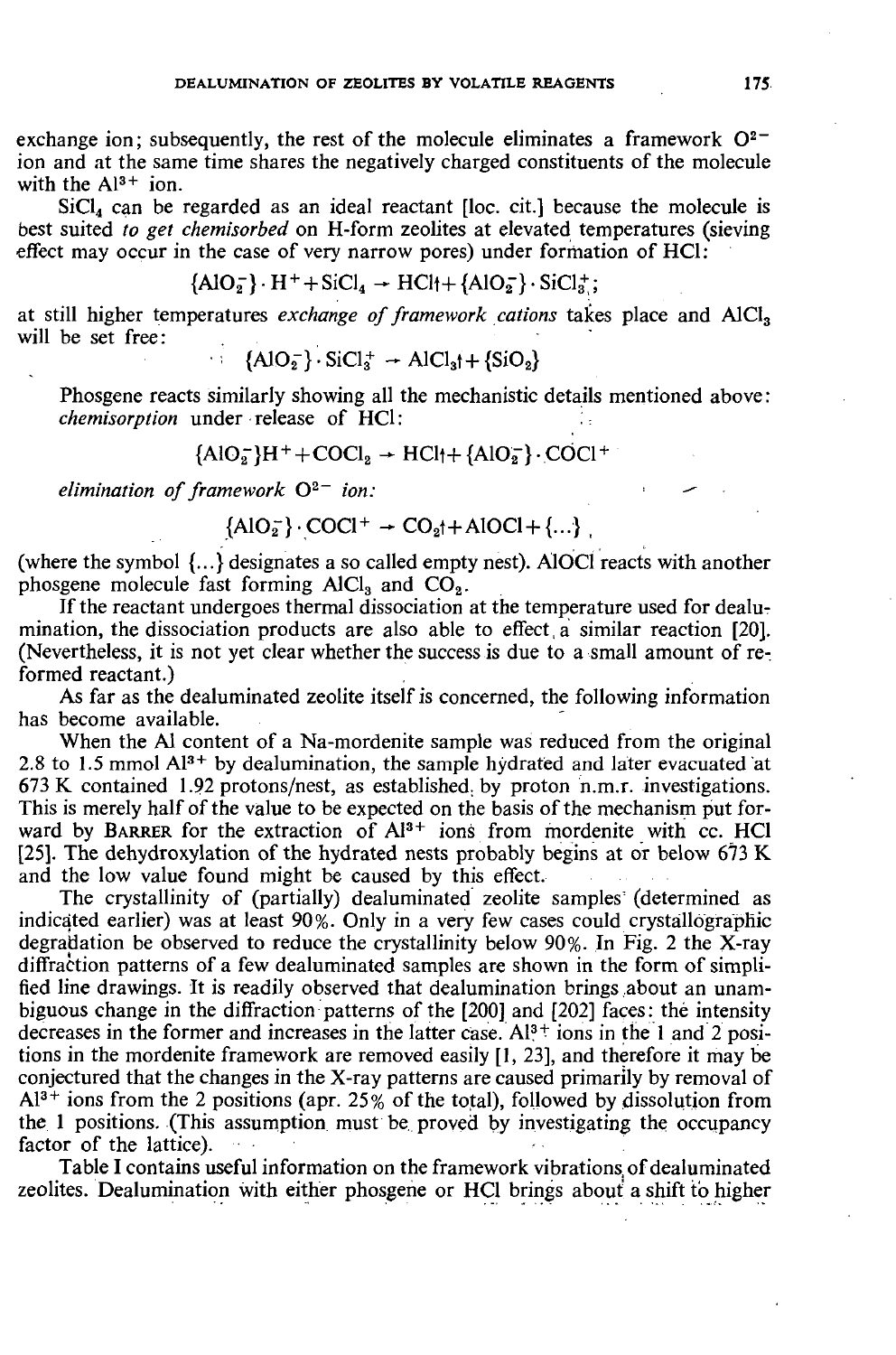

*Fig. 2.* Simplified X-ray patterns of the dealuminated samples (Aluminium contents of the samples in  $mmol g^{-1}$ : a) 2.78; b) 2.37; c) 1.42; d) 0.5.



*Fig. 3.*1, r. spectra of the dealuminated mordenite samples (in the framework vibration region) exhibiting absorption at 930  $\text{cm}^{-1}$ 

| Table I                               |
|---------------------------------------|
| Structural frequencies of the samples |

| Untreated morde-<br>nite Al content<br>$-2.8$ mmol $g^{-1}$ | Dealuminated<br>with HCl<br>Al content<br>1.3 mmol $g^{-1}$ | Dealuminated<br>with HCl<br>Al content<br>1.0 mmol $g^{-1}$ | Dealuminated<br>with COCl2<br>Al cont.<br>1.42 mmol $g^{-1}$ | Dealuminated<br>with COCl2<br>Al cont.<br>$0.5$ mmol $g^{-1}$ |
|-------------------------------------------------------------|-------------------------------------------------------------|-------------------------------------------------------------|--------------------------------------------------------------|---------------------------------------------------------------|
| 452                                                         | 450                                                         | 450                                                         | 450                                                          | 450                                                           |
| 555                                                         | 566                                                         | 566                                                         | 565                                                          | 566                                                           |
| 571                                                         | 581                                                         | 586                                                         | 581                                                          | 586                                                           |
| 623                                                         | 641                                                         | 645                                                         | 650                                                          | 656                                                           |
| 714                                                         |                                                             |                                                             | 720                                                          |                                                               |
| 760                                                         | 750                                                         | 760                                                         | 756                                                          | 760                                                           |
| 783                                                         | 783                                                         | 783                                                         | 782                                                          | 780                                                           |
| 794                                                         | 808                                                         | 812                                                         | 813                                                          | 800                                                           |
|                                                             | 920                                                         | 930                                                         | 950                                                          | 960                                                           |
| 1020                                                        | 1045                                                        | 1050                                                        | 1080                                                         | 1080                                                          |

÷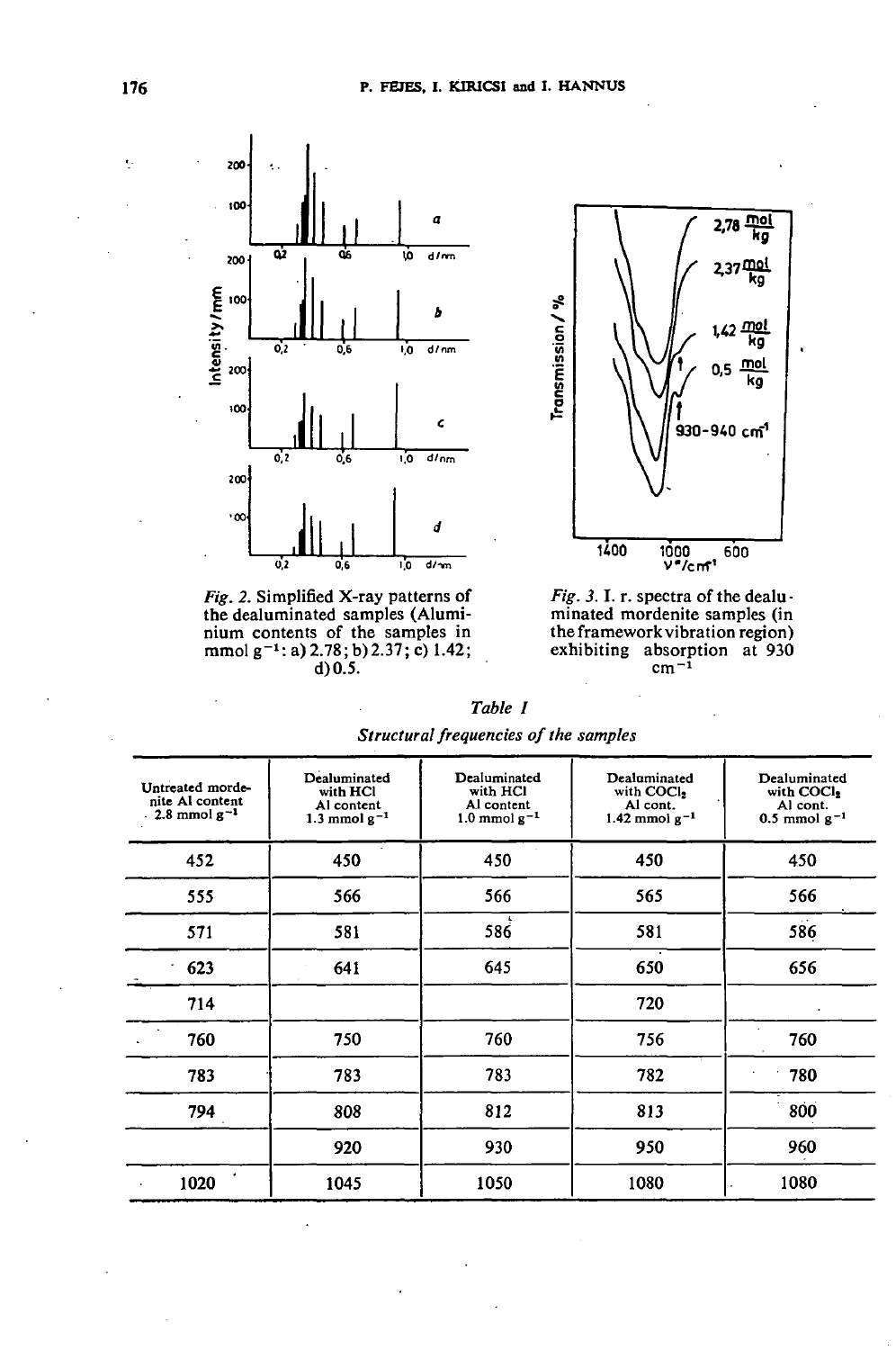frequencies of those ir bands regarded by **FLANIGEN** as "structure-sensitive" [24]. The observed shifts (in cm<sup>-1</sup>),  $555 \rightarrow 566$ ,  $623 \rightarrow 656$ ,  $790 \rightarrow 810$ , and  $1020 \rightarrow 1080$ , are in excellent agreement with the values published by BARTHOMEUF et al. [1]. Nevertheless, at higher degrees of dealumination a new absorption band could be observed at about 930 cm<sup>-1</sup>, which showed a good correlation with the degree of dealumination (see Fig. 3). Its assignment is not at all simple. We attempted, unsuccessfully, to produce the absorption at  $930 \text{ cm}^{-1}$ .

- a) By admixing amorphous  $Al_2O_3$  and  $SiO_2$  to the original sample [new absorption observed at 900 and 788  $cm^{-1}$ , respectively].
- b) By digesting H-mordenite in an ethereal solution of AlCl<sub>3</sub> or SiCl<sub>4</sub>, followed by evacuation, hydrolysis and heat treatment [we observed the band at  $710 \text{ cm}^{-1}$ caused by "isolated  $TO<sub>4</sub>$  tetrahedra" [24]; its intensity was found to be proportional to the content of structural aluminium, explaining its complete absence from the ir spectra of dealuminated samples (see e.g. Fig. 4)].

On this basis it is felt that the absorption at 930  $cm^{-1}$  is produced by new Si--O bonds formed following removal of the relevant  $AI\ddot{O}_2$  units.



*Fig. 4.* I. r. spectra of the modified mordenite samples: a) untreated H-mordenite; b)  $AICI<sub>3</sub>$  treated Hmordenite; c) SiCl<sub>4</sub> treated H-mordenite; d) H-mordenite dealuminated with  $COCl<sub>2</sub>$ ; e) H-mordenite dealuminated with cc. HC1



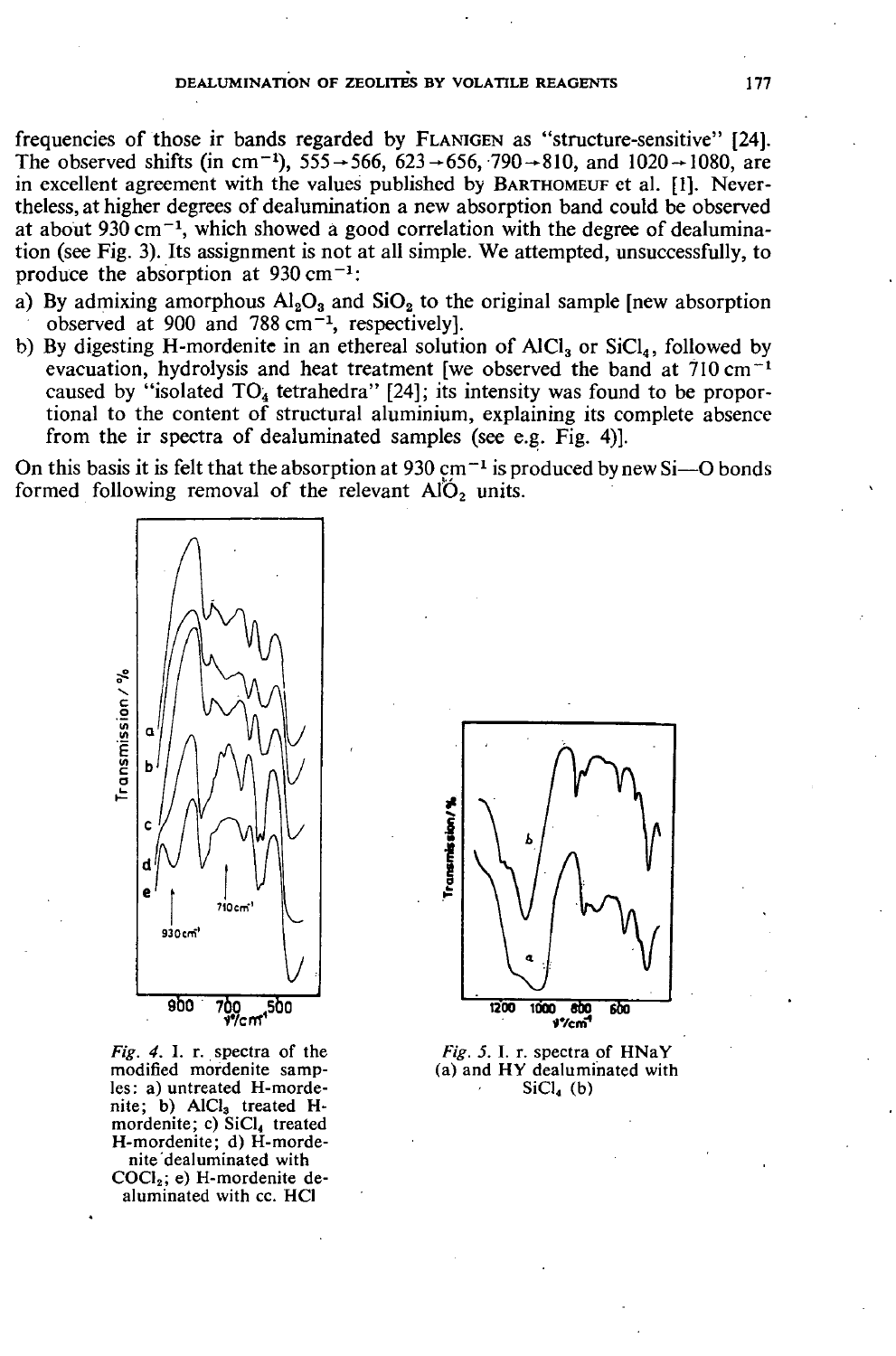There is another very revealing experimental result which sheds light on the mechanism of dealumination and the stabilization process thereafter. If dealumination is carried out with Beyer's procedure, no new ir bands appear (see Fig. 5): the *exchange* of Al<sup>3+</sup> for Si<sup>4+</sup> ions is thermodynamically favoured and, as observed by **KLINOWSKY** [16], spontaneously results in a uniform structure of very high crystallinity. Of course, this is not true for reactants which dealuminate by *removal* (and not by *exchange)* of a structural element. Here, restoration of lattice order takes place with participation of building elements already present, which of necessity leads to some distortion of bond lengths and angles. (It is conceivable that  $AICl<sub>3</sub>$ ,  $BCl<sub>3</sub>$ ,  $\text{PCl}_5$  or some other compounds of Al, B and P which are not excluded from the zeolite interior by sieving effects, could also dealuminate by exchange.)



*Fig. 6.* Kinetic curves (pressure *vs.* time) in the propane cracking over partially dealuminated mordenite samples

Contrary to expectations (see e.g. **BREMER ET AL**. [7]), dealumination leads to a definite decrease in catalytic activity as can be inferred unambiguously from Fig. 6 on the example of propane cracking. Although ho final explanation is yet available, it can be reasoned that the temperature of pretreatment (773 K) might be too high, causing dehydroxylation, or simply the differences in the cracking mechanisms of short and long chain, hydrocarbons altered the general picture. It should not be forgotten that dealumination is surely *not a random process,* and catalysis may therefore turn out to be topologically sensitive over the dealuminated samples; in other words, shape selectivity on the catalyst side may accompany catalysis for. these samples.

#### *Summary*

On interacting with zeolites, volatile non-metal (and even metalloid and metal) halides exhibit excellent dealumination abilities at elevated temperatures. In spite of the very peculiar behaviours observed in connection with different reactants, there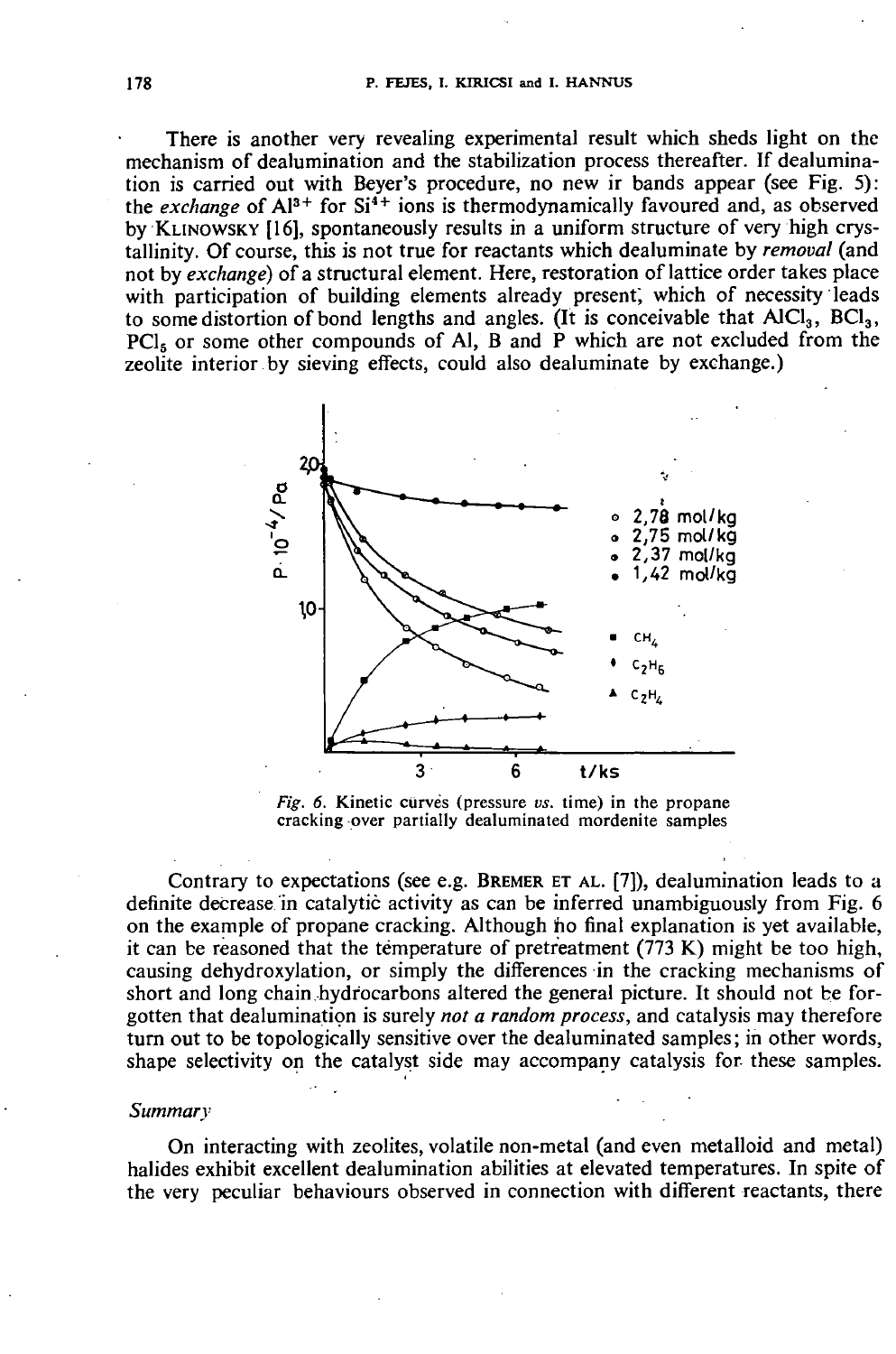are a few phenomena which appear to be common and characteristic of these reactions.

For the dealumination to take place, it is a necessary condition that the reactant be able first to interact with the exchange ion (chemisorption); the rest of the molecule should be capable of extracting a framework  $O^{2-}$  ion (thermal and electrostatic interaction) and of neutralizing the positive charge by sharing some negatively charged species with the  $Al^{3+}$  ion.

The vacancies left behind after dealumination are able to undergo hydration in water, though dehydroxylation of the nests occurs at relatively low temperatures around 673 K.

As revealed by ir spectroscopy, the nests undergo some sort of rearrangement and stabilization, accompanied by the appearance of a new ir absorption band at 930 cm<sup>-1</sup>. The intensity of this band and the degree of dealumination exhibit good correlation.

X-ray spectroscopy shows dealumination to be a selective process: in the case of mordenite, the  $Al^{3+}$  ions in positions 1 and 2, are preferentially removed.

The catalytic activity in the cracking of propane decreases monotonously with increasing dealumination, a fact deserving further attention.

\*

The authors are indebted to thank to Dr. D. Freude (Karl-Marx University, Leipzig) for the proton n.m.r. data.

### References

- [8] *Ha, B. H., J. Guidot, D. Barthomeuf:* J. C. S. Faraday I. 75, 1245 (1979).
- [2] *Ha, B. H., D. Barthomeuf:* J. C. S. Faraday I. 75, 2366 (1979).
- [3] *Mishin, I. V., G. A. Pilojan, A. L. Klacskogurvics, A. M. Rubinstein:* Izv. Akad. Nauk. Ser. Khim. 1, 343 (1973), 455 (1973).
- [4] *Eberly, P. E., C. N. Kimberlin:* Ind. Eng. Chem. Proc. Res. Dev. 9, 335 (1970).
- [5] *Weeks, T. J., H. F. Hillery, A. Bolton:* J. C. S. Faraday I., 71, 2051 (1975).
- [6] *Chen, N. Y.:* J. Phys. Chem. 80, 60 (1976).
- [7] *Wendlandt, K-P., W. Weigel, F. Hofmann, H. Bremer:* Z. Anorg. Allg. Chem. 445, 51 (1978). Z. Anorg. Allg. Chem. 445, 59 (1978).
- [8] *Mishin, I. V., A. M. Rubinstein, K-P. Wendlandt:* Z. Anorg. Allg. Chem. 467, 17 (1980).
- [9] *Wendlandt, K-P., H. Bremer, K. Becker, H. Steinberg:* Proc. Symp. Zeol. Szeged, 1978. p. 335.
- [10] Koradia, P. B., J. B. Kiovsky, M. Y. Asim: J. Catal. 66, 290 (1980). [11] *Kranich, W. L., Y. H. Ma, L. B. Sand, A. H. Weiss, I. Zwiebel:* Adv. Chem. Ser. 101, 502 (1970).
- [12] *Bosacek, V., V. Patzelova, Z. Tvaruzkova, D. Freude, U. Lohse, W. Schirmer, H. Stach, H. Thamm:* J. Catal. 66, 435 (1980).
- [13] *Kerr, G. T.:* J. Phys. Chem. 71, 4155 (1967). J. Phys. Chem. 72, 2594 (1968). J. Phys. Chem. 73, 2780 (1969).
- [14] *Vichterlova, B., J. Novakova, L. Kubelkova, P. Jiru:* Proc. Int. 5th Congr. Zeol. Naples, Italy, p. 373 (1980).
- [15] *lone, K. G., V. G. Sterpanov, V. Mastikhin, E. H. Paukshtis:* Proc. Int. 5th Congr. Zeol. Naples, Italy, p. 223 (1980).
- [16] *Klinowski, J., J. M. Thomas, M. Audier, S. Vasudevan, C. A. Fyfe, J. S. Hartman:}.* C. S. Chem. Comm. 570 (1981).
- [17] *Freude, D., H-J. Behrens:* Cryst. Research and Technology 16, 3 (1981).
- [18] *Engelhardt, G" U. Lohse, E. Lippmaa, M. Tarmak, M. Mägi:* Z. anorg. allg. Chem. 482, 49 (1981).
- [19] *Freude, D., H. Pfeifer, W. Ploss, B. Staudte:* J. Mol. Catal. 12, 1 (1981).